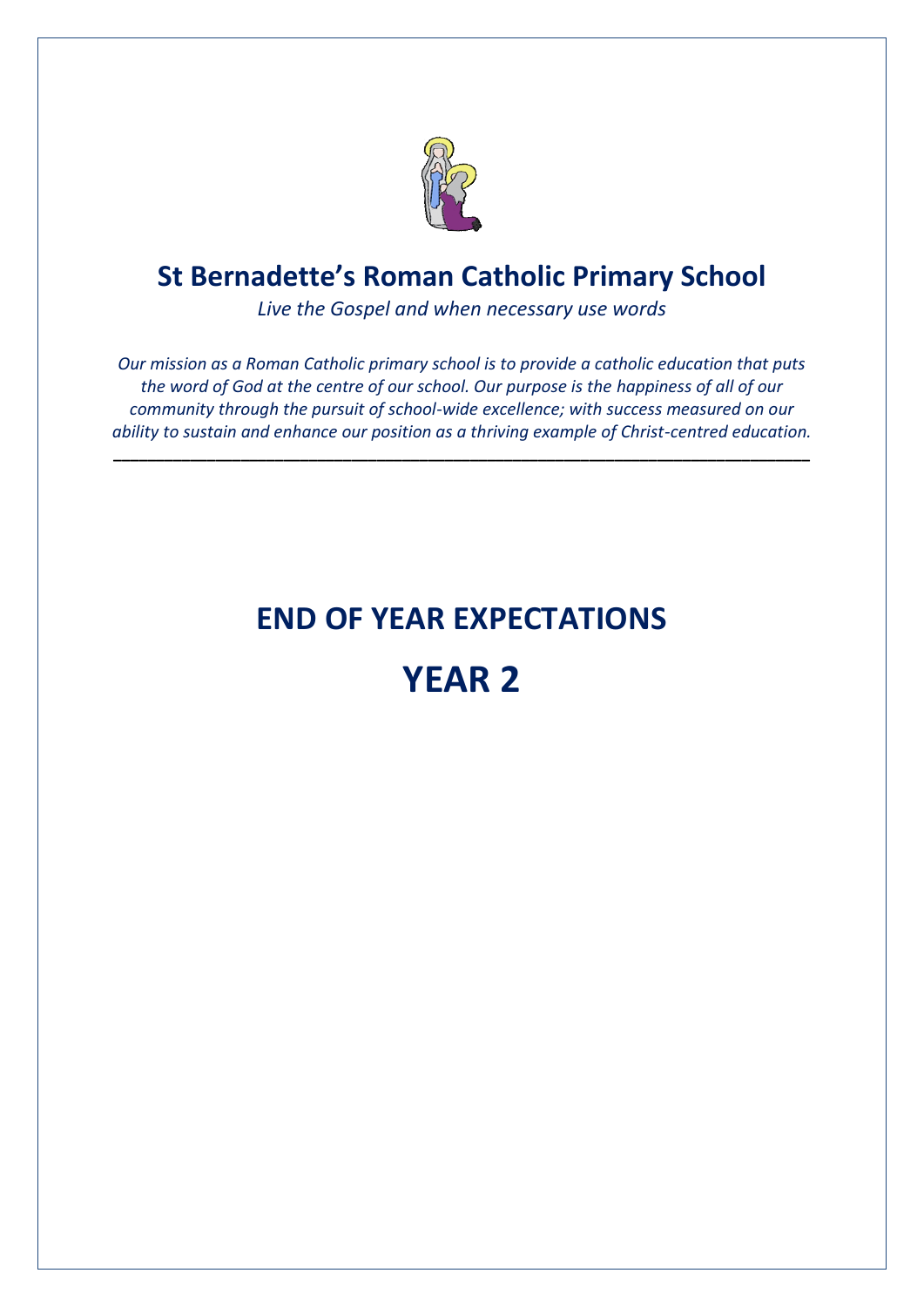

#### **Year 2 Reading**

| <b>End of Year Expectations</b>                                                                                                                                                                                                                                                                                                                                                                                                                                                                                                                                                                                                                                                                                                                                                                                                                                                                                                                                                                                                                                                                                                                                                                                                                                                                                                                                                                                                                                                                                                                                                                                                                                                                                                            | What the expected standard will be                                                                                                                                                                                                                                                                                                                                                                                                                                                                                                                                                                                                                                                                                                                                                                                                                                                                                                                                                                                                                                                                                                                                                                                                                                                     |
|--------------------------------------------------------------------------------------------------------------------------------------------------------------------------------------------------------------------------------------------------------------------------------------------------------------------------------------------------------------------------------------------------------------------------------------------------------------------------------------------------------------------------------------------------------------------------------------------------------------------------------------------------------------------------------------------------------------------------------------------------------------------------------------------------------------------------------------------------------------------------------------------------------------------------------------------------------------------------------------------------------------------------------------------------------------------------------------------------------------------------------------------------------------------------------------------------------------------------------------------------------------------------------------------------------------------------------------------------------------------------------------------------------------------------------------------------------------------------------------------------------------------------------------------------------------------------------------------------------------------------------------------------------------------------------------------------------------------------------------------|----------------------------------------------------------------------------------------------------------------------------------------------------------------------------------------------------------------------------------------------------------------------------------------------------------------------------------------------------------------------------------------------------------------------------------------------------------------------------------------------------------------------------------------------------------------------------------------------------------------------------------------------------------------------------------------------------------------------------------------------------------------------------------------------------------------------------------------------------------------------------------------------------------------------------------------------------------------------------------------------------------------------------------------------------------------------------------------------------------------------------------------------------------------------------------------------------------------------------------------------------------------------------------------|
| Reads accurately by blending the sounds in<br>words that contain the graphemes taught so<br>far especially recognising alternative sounds<br>for graphemes<br>Reads accurately words of two or more<br>syllables that contain the same graphemes<br>as above<br>Reads most words at an instructional level<br>93-95 per cent quickly and accurately<br>without overt sounding and blending, when<br>they have been frequently encountered<br>Reads aloud books closely matched to their<br>improving phonic knowledge, sounding out<br>unfamiliar words accurately, automatically<br>and without undue hesitation<br>Re-reads these books to build up their<br>fluency and confidence in word reading<br>Develops pleasure in reading, motivation to<br>read, vocabulary and understanding by:<br>1. listening to, discussing and expressing<br>views about a wide range of contemporary<br>and classic poetry, stories and non-fiction at<br>a level beyond that at which they can read<br>independently;<br>2. discussing the sequence of events in<br>books and how items of information are<br>related;<br>3. becoming increasingly familiar with a<br>wider range of stories, fairy stories and<br>traditional tales;<br>4. retelling a range of stories, fairy stories<br>and traditional tales; and<br>5. being introduced to non-fiction books that<br>are structured in different ways.<br>Understand both the books they can already<br>read accurately and fluently and those that<br>they listen to by:<br>1. checking that the text makes sense to<br>them as they read and correcting inaccurate<br>reading;<br>2. answering questions; and<br>3. predicting what might happen on the basis<br>of what has been read so far. | By the end of Y2, a child should be able to<br>read books written at an age-appropriate<br>interest level accurately and at a speed that<br>is sufficient for a child to focus on<br>understanding what is read rather than on<br>decoding individual words<br>A child can:<br>decode most new words outside the<br>$\bullet$<br>spoken vocabulary, making a good<br>approximation to the word's<br>pronunciation<br>listen to and discuss a wide range of<br>$\bullet$<br>stories, poems, plays and information<br>books, including whole books;<br>justify the views about what has been<br>$\bullet$<br>read with support;<br>read suffixes by building on the root<br>$\bullet$<br>words that have already been learnt;<br>exercise choice in selecting books;<br>$\bullet$<br>monitor what they read, checking that the<br>$\bullet$<br>word they have decoded fits in with<br>whatever else they have read and makes<br>sense in the context of what they already<br>know about the topic;<br>identify cause and effect in both narrative<br>$\bullet$<br>and non-fiction (eg what has prompted a<br>character's behaviour in a story; why<br>certain dates are commemorated<br>annually); and<br>take part in a discussion, considering the<br>$\bullet$<br>opinions of others. |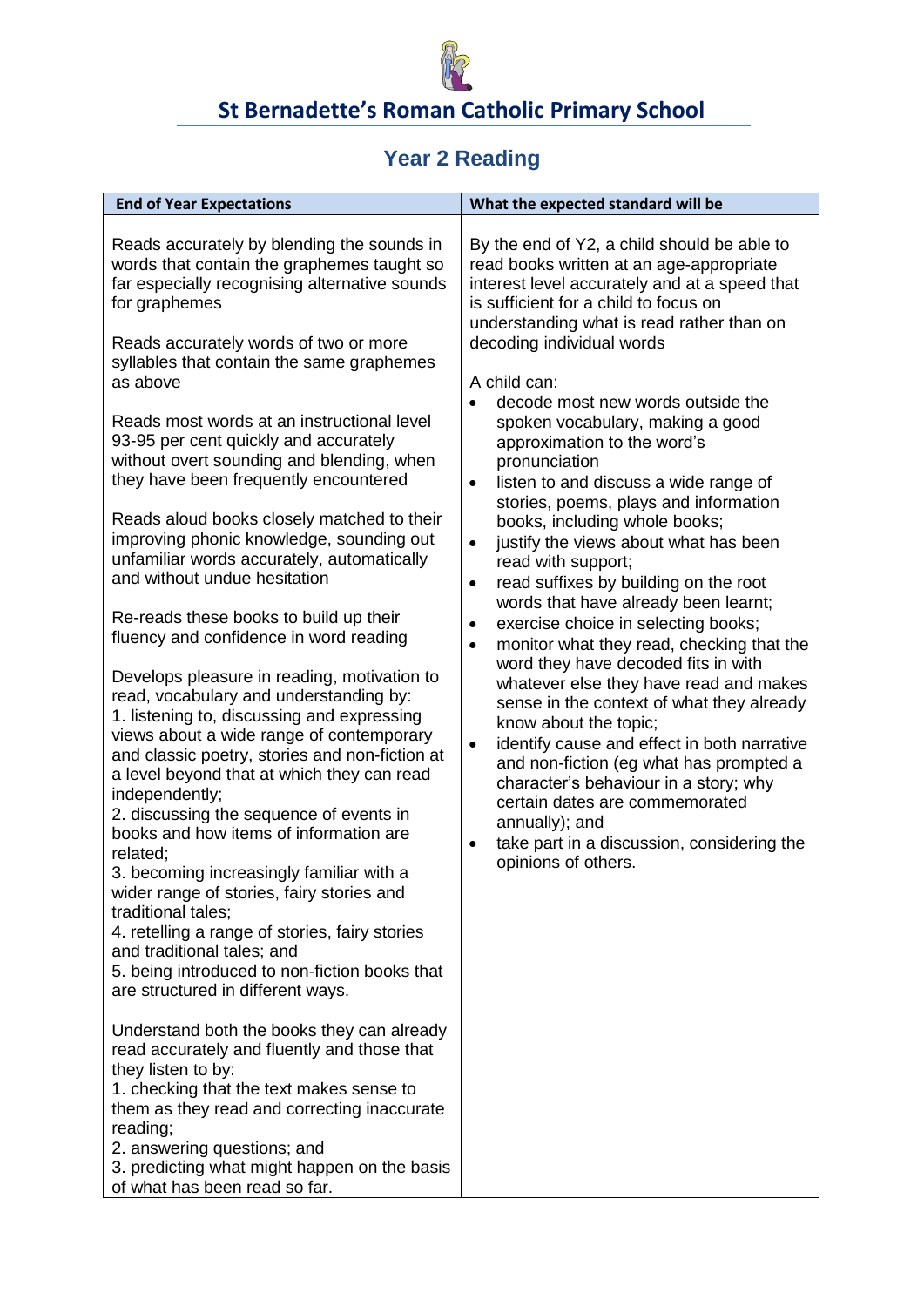

# **Year 2 Writing**

| <b>End of Year Expectations</b>                                                                                                                                                                                                     | What the expected standard will be                                                                                                                                                                                      |
|-------------------------------------------------------------------------------------------------------------------------------------------------------------------------------------------------------------------------------------|-------------------------------------------------------------------------------------------------------------------------------------------------------------------------------------------------------------------------|
| Writes capital letters and digits of the correct<br>size, orientation and relationship to one<br>another and to lower case letters                                                                                                  | By the end of Y2 a child's motor skills should<br>be sufficiently advanced for them to write<br>down ideas they may be able to compose<br>orally. Letters should be orientated correctly                                |
| Develops positive attitudes towards, and<br>stamina for, writing, by writing for different<br>purposes<br>Considers what is going to be written before<br>beginning by encapsulating what they want<br>to say, sentence by sentence | A child can:<br>• use more word-specific knowledge of<br>spelling, including homophones, and is able<br>to do this for both single-syllable and multi-<br>syllabic words;                                               |
| Makes simple additions, revisions and<br>corrections to writing by:                                                                                                                                                                 | • spell words in a phonically plausible way,<br>even if sometimes incorrectly;                                                                                                                                          |
| 1. proof-reading to check for errors in<br>spelling, grammar and punctuation;<br>2. segmenting spoken words into phonemes<br>and representing these by graphemes,<br>spelling many correctly; and                                   | • apply a knowledge of suffixes from their<br>word reading to their spelling and also draw<br>from and apply a growing knowledge of word<br>and spelling structure, as well as a<br>knowledge of root words;            |
| 3. learning new ways of spelling phonemes<br>for which one or more spellings are already<br>known; and learn some words with each<br>spelling, including a few common<br>homophones.                                                | • explain how different types of writing,<br>including narratives, are structured and apply<br>this to their own and others' writing;                                                                                   |
| Uses the suffixes -er, -est in adjectives and<br>-ly to turn adjectives into adverbs                                                                                                                                                | • think aloud as they collect ideas, draft and<br>re-read to check their meaning is clear;                                                                                                                              |
| Constructs subordination (using when, if,<br>that, because) and co-ordination (using or,                                                                                                                                            | • play roles and improvise scenes in various<br>settings; and                                                                                                                                                           |
| and, but)<br>Uses the correct choice and consistent use<br>of present tense and past tense throughout a<br>written piece                                                                                                            | • use vocabulary, grammar and punctuation<br>concepts set out in appendix 2 of the<br>national curriculum document and be able to<br>apply them correctly to examples of real<br>language, such as their own writing eg |
| Uses capital letters, full stops, question<br>marks and exclamation marks to demarcate<br>sentences                                                                                                                                 | subordination and coordination.                                                                                                                                                                                         |
| Use commas to separate items in a list                                                                                                                                                                                              |                                                                                                                                                                                                                         |
|                                                                                                                                                                                                                                     |                                                                                                                                                                                                                         |
|                                                                                                                                                                                                                                     |                                                                                                                                                                                                                         |